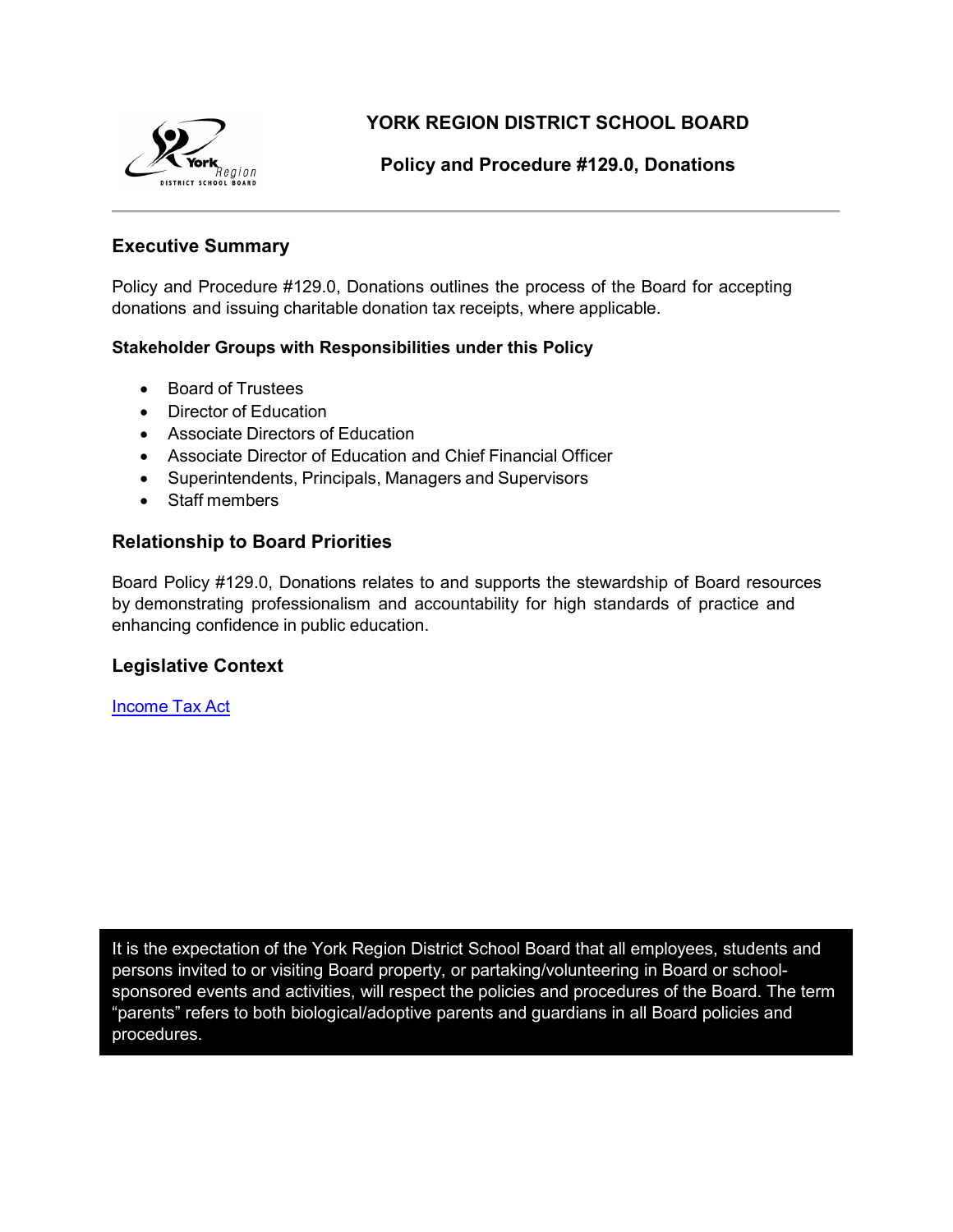

# **1. Policy Statement**

The York Region District School Board is committed to providing quality education programs for students. It recognizes and values the support of individuals and organizations that provide donations to the Board for student programs, provided they are consistent with the goals, guidelines and policies of the Board.

# **2. Application**

The York Region District School Board is a registered charity that operates within the regulations set out by the Canada Revenue Agency (CRA) and will accept tax deductible donations related to its operation as a charitable organization, subject to established guidelines.

# **3. Responsibilities**

#### **3.1 Trustees are responsible for:**

- a) reviewing the Donations policy in accordance with the priorities in the Multi-Year Strategic Plan and the approved policy review cycle; and
- b) understanding and communicating with members of the community about the Donations policy, as required.

# **3.2 The Director of Education, or designate, is responsible for:**

a) implementing and operationalizing the Donations policy.

#### **4. Contact**

Finance Services

# **5. History**

Working Document March 2015 Approved March 2016 Revised 2020, 2021 Approved February 2022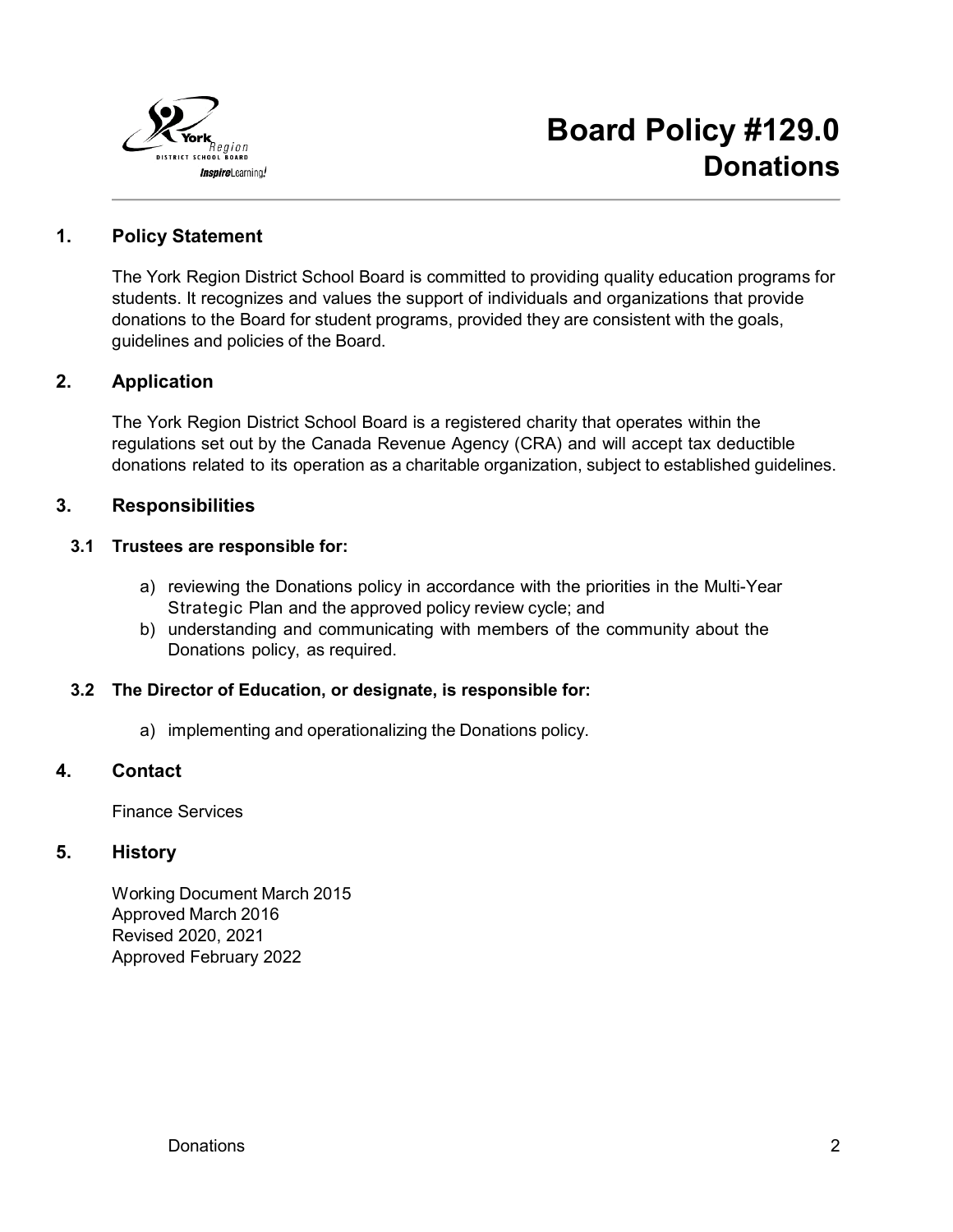

### **1. Procedure Statement**

This procedure outlines the process for accepting donations and issuing charitable donation tax receipts, where applicable.

#### **2. Application**

Online donations are accepted through the Board's donation software; receipts are immediately generated by the system.

#### **2.1 Financial Donations**

- a) No minimum for online donations made through the Board's donation software.
- b) Minimum \$25.00 for cheques made payable to York Region District School Board or the school to receive tax receipt.
- c) Detailed documentation to be provided to Finance Services for tax receipt purposes.

#### **2.2 Gift Certificates/Gift Cards**

- a) Donation to be accompanied by a current (dated within the last month) original receipt and a copy of the gift certificate/gift card.
- b) A tax receipt can be issued when the donor has purchased the gift certificate either from the issuer or other third party.
- c) A tax receipt cannot be issued for gift certificates received directly from the issuer.

# **2.3 Gifts in Kind**

- a) New items donated by an individual with a value greater than \$25 are to be accompanied by a current (dated within the last month) original receipt that provides a description and value of the goods.
- b) New items donated by a company with a value greater than \$25 are to be accompanied by a current (dated within the last month) original receipt that provides a description and value of the goods. Receipt must indicate the items are a donation.
- c) The fair market value of a gift in kind, as of the donation date, must be determined before a tax receipt can be issued.
- d) The individual who determines the fair market value must be competent and qualified to evaluate the specific property.
- e) Gifts in Kind of monetary or historical value require a deed of gift which transfers ownership from an individual or organization to the York Region District School Board.
- f) All items are subject to third party valuation.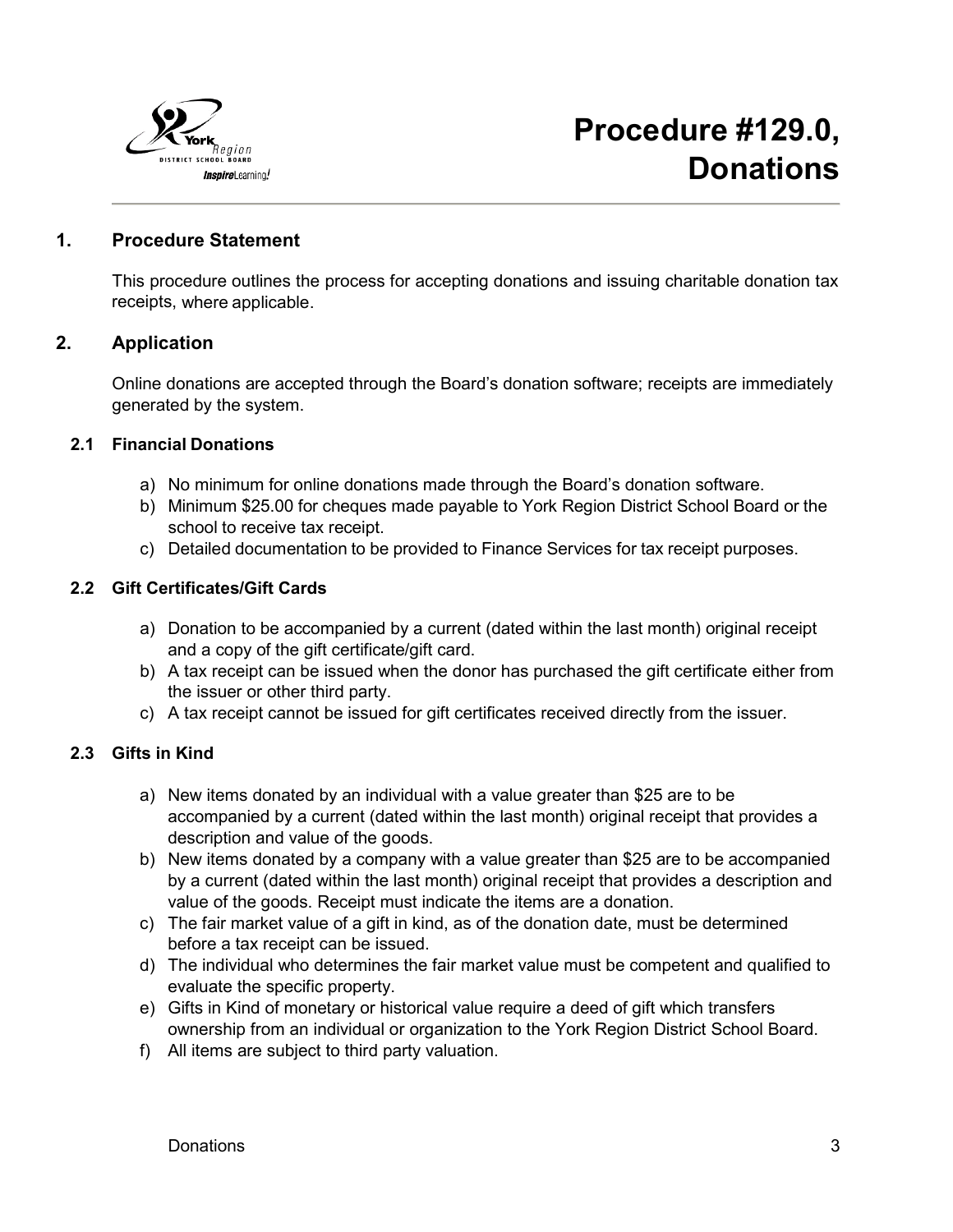# **2.4 Used Goods**

- a) Used items may be accepted upon Board pre-approval.
- b) Used items deemed to be valued less than \$500 are not eligible for a tax receipt however, a recognition letter can be provided by the school or department.
- c) Used items deemed to be valued greater than \$500 are eligible for a tax receipt however, the Board requires an independent Fair Market Value Appraisal.

#### **2.5 Used Vehicles for automotive programs**

- a) Only the registered owner of the vehicle can legally donate the vehicle.
- b) If any outstanding liens are identified on the Used Vehicle Information Package (UVIP), the vehicle cannot be accepted.
- c) A tax receipt will be issued for the wholesale value on the UVIP.
- d) If the UVIP does not provide a wholesale value, a nominal value of \$100 will be used for the tax receipt. Valuations from other sources will not be accepted.

# **3. Responsibilities**

#### **3.1 The Director of Education shall:**

a) allocate staff and resources to support the Donations procedure.

#### **3.2 The Associate Director of Education and Chief Financial Officer shall:**

- a) ensure that the Board complies with all applicable legislative and financial requirements,
- b) ensure tax receipts are issued based on Canada Revenue Agency guidelines; and
- c) ensure the annual Registered Charity Information Return is filed with the Canada Revenue Agency.

# **3.3 Associate Directors of Education and Superintendents of education shall:**

a) support the implementation of the Donations policy.

# **3.4 Principals and Managers shall:**

- a) ensure staff members, parents, school councils and donors are in compliance with the Donations policy and procedure; and
- b) submit charitable donation information to Finance Services.
- c) review gifts in kind, upon request, to determine suitability, functionality and safety prior to acceptance of the donation.

# **3.5 Principals shall:**

- a) encourage donations through the Board's online donation software.
- b) contact Finance Services before accepting any used goods such as, but not limited to, vehicles for program use;
- c) contact Finance Services to review implications of donations that will be used for student programs or that will affect Board facilities;

Donations 4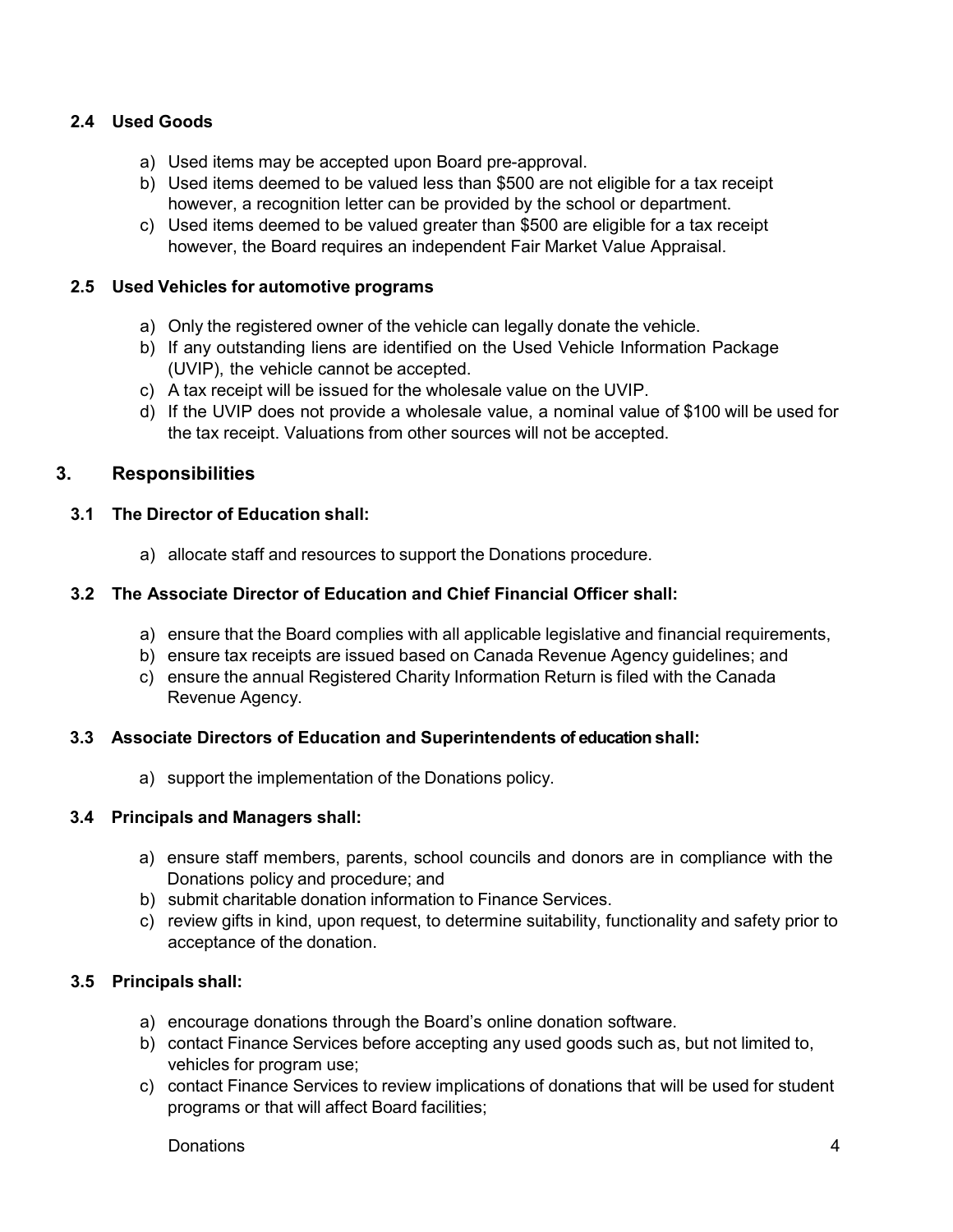- d) with regard to used vehicle donations;
	- receive current (within the last three months) Used Vehicle Information package
	- review the Used Vehicle Information Package (UVIP) to ensure,
		- the owner name on the UVIP matches the name on the vehicle ownership and the name of the donor
		- there are no liens identified on the UVIP,
		- the UVIP is current (within last three months), and
		- the UVIP is signed by the donor,
		- the vehicle ownership documents signed by the donor and forwarded to the principal
		- ensure a letter of donation including the vehicle details is signed by the donor and the principal,
		- forward the original signed UVIP, the original letter of donation and the original signed vehicle ownership to Finance Services, and
		- ensure that all proceeds from whole or partial disposition of donated vehicles are deposited to the school budget to support student programs, and
		- forward a copy of proof of disposition to Finance Services;
- a) support staff members, school councils and donors with the implementation and understanding of the Donations policy and procedure; and
- b) provide Finance Services with information to issue tax receipts, where required.

# **3.6 Purchasing Services shall:**

a) provide independent evaluations of gifts in kind upon request.

# **3.7 Finance Services shall:**

- a) issue tax receipts as appropriate after receipt of required information,
- b) maintain the Donation Process [flowchart](https://bww.yrdsb.ca/services/finance/Pages/Donations.aspx) and the Vehicle Donation Process [flowchart;](https://bww.yrdsb.ca/services/finance/Pages/Donations.aspx) and
- c) prepare and submit the annual Registered Charity Information Return in accordance with Canada Revenue Agency guidelines.

#### **3.8 Staff members shall:**

- a) not accept or agree to accept donations without pre-approval of the Principal or Manager in consultation with Finance Services; and
- b) understand that donations that are accepted or distributed without pre-approval may not qualify for a tax receipt and may need to be disposed of or returned to the donor.

# **3.9 Vehicle Donors shall:**

a) advise the Ministry of Transportation of Ontario (MTO) that the vehicle has been donated to the Board.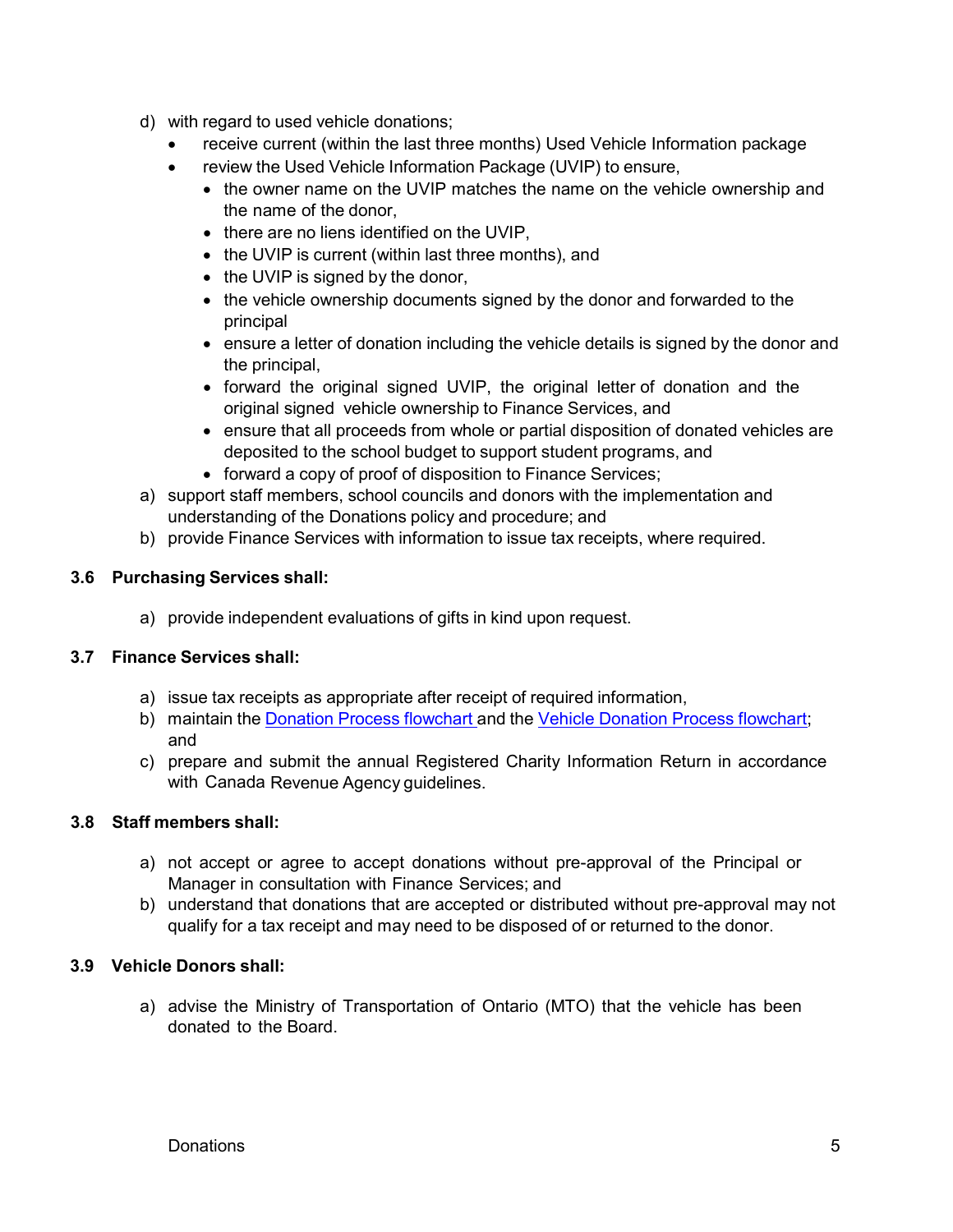#### **3.10 School Councils shall:**

a) ensure all donations comply with the **Donations**, **School Fundraising and** [Administration of School](http://www.yrdsb.ca/boarddocs/Documents/PP-schoolfundraising-676.pdf) Generated Funds and all other related Board [policies](http://www.yrdsb.ca/AboutUs/Policy/Pages/Policies-and-Procedures.aspx) and [procedures.](http://www.yrdsb.ca/AboutUs/Policy/Pages/Policies-and-Procedures.aspx)

# **4. Definitions**

### **4.1 Donation**

A voluntary contribution to the Board or to a school in the form of a financial donation, gift in kind or gift of service.

# **4.2 Charitable Donation**

- a) A donation that meets Canada Revenue Agency criteria for a tax receipt. Donors may request that the gift be used for a specific purpose and still be eligible for a tax receipt, provided;
	- there is no benefit to the donor,
	- the directed gift does not benefit any person not dealing at arm's length with the donor, and
	- decisions regarding the utilization of the donation within the program rest with the charity.

#### **4.3 Gifts in Kind**

- a) A non-financial donation of new or used goods or services. Examples can include artwork, historical artefacts, taxidermy, musical instruments. Donations are accepted only upon the pre- approval of the principal or manager in consultation with Finance Services.
- b) The Board does not accept donations of used exercise equipment, electrical items, appliances, electronics, computer software or computer equipment.

#### **4.4 Gifts of Service(s)**

a) Contributions of services, that is of time, skills or efforts. These are not property and therefore they do not qualify as gifts for purposes of issuing official donation receipts.

#### **4.5 Fair Market Value Appraisal**

a) A formal document authorized by an expert, other than the donor, in the field of the donated goods assessing the value of the donated item. The appraisal must include a complete description of the goods including manufacturer, make and model, original purchase date or approximate age of the goods, safety condition at the time of appraisal and fair market value.

#### **4.6 Non-Qualifying Donation**

a) A donation for which a charity may **not** issue an official receipt for income tax purposes. Examples include gifts of service(s) or donations where the donor has requested that the gift be used for a specific person or family.